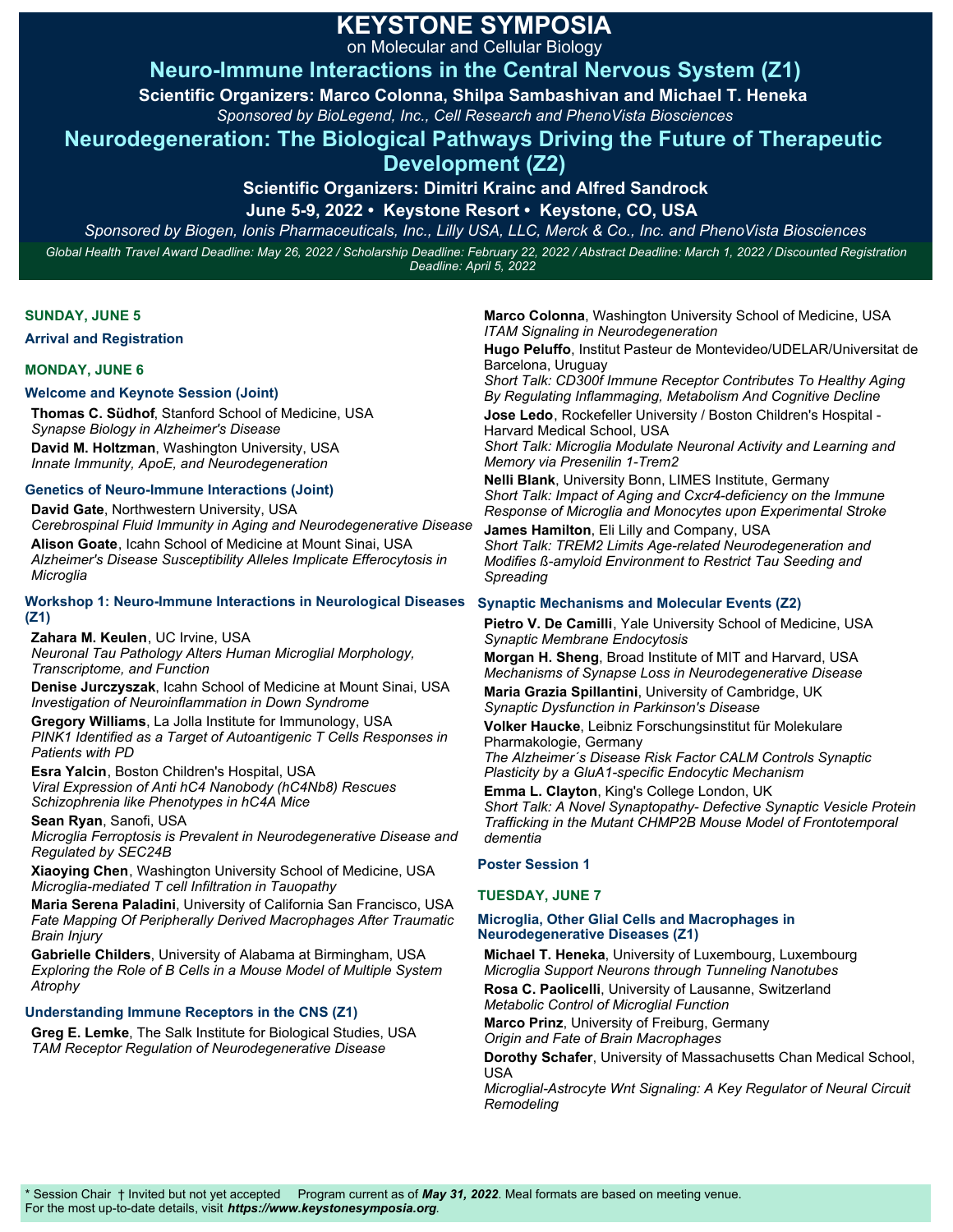on Molecular and Cellular Biology

# **Neuro-Immune Interactions in the Central Nervous System (Z1)**

**Scientific Organizers: Marco Colonna, Shilpa Sambashivan and Michael T. Heneka** 

*Sponsored by BioLegend, Inc., Cell Research and PhenoVista Biosciences*

## **Neurodegeneration: The Biological Pathways Driving the Future of Therapeutic**

## **Development (Z2)**

**Scientific Organizers: Dimitri Krainc and Alfred Sandrock**

**June 5-9, 2022 • Keystone Resort • Keystone, CO, USA** 

*Sponsored by Biogen, Ionis Pharmaceuticals, Inc., Lilly USA, LLC, Merck & Co., Inc. and PhenoVista Biosciences Global Health Travel Award Deadline: May 26, 2022 / Scholarship Deadline: February 22, 2022 / Abstract Deadline: March 1, 2022 / Discounted Registration Deadline: April 5, 2022*

**Mickaël Audrain**, AC Immune, Switzerland *Short Talk: Microglia and the NLRP3 Inflammasome Pathway Contribute to Tau-mediated Pathology in vivo*

**Lindsay De Biase**, UCLA, USA

*Short Talk: Microglia Drive Pockets of Neuroinflammation in Middle Age*

### **Autophagy and Disease (Z2)**

**Ivan Dikic**, Goethe University Medical School, Germany *ER-phagy: From Molecular Principles to Pathogenesis of Neuropathies* **Xinnan Wang**, Stanford University School of Medicine, USA *Converging Cellular Pathways in Parkinson's Disease*

**Dana Clausen**†, Rutgers University, USA

*ECE-1 Protects Neurons from ß-amyloid Accumulation in Endosomal/Lysosomal Vesicles*

**Rebecca Wallings**, University of Florida, USA *Short Talk: Bi-phasic, Age-dependent Alterations in Lysosomal Function and Immune Responses in R1441C-Lrrk2 Macrophages*

**Kang-Chieh Huang**, Indiana University Purdue University Indianapolis, USA

*Short Talk: Autophagy Impairment Contributes to Neurodegeneration via Repression of mTORC1 Signaling in a Human Pluripotent Stem Cell Model of Glaucoma-Associated Neurodegeneration*

**Dan Dou**, University of Pennsylvania, USA

*Short Talk: LRRK2 Hyperactivity Induced by Parkinson's Disease-associated Mutations Disrupts Autophagic Vesicle Transport along the Axon*

**Celia McKee**, Washington University in St. Louis, USA *Short Talk: The Astrocyte Circadian Clock Regulates Autophagy and Endolysosome Function*

### **Poster Session 2**

#### **Workshop 2: IPSC and Organoids for the Study of Neurodegeneration (Z1)**

**Alice Buonfiglioli**, Icahn School of Medicine at Mount Sinai, USA *A New Cerebral Organoid Culture Model to Study the Effects of Novel Drugs Targeting Microglia*

**Jean Paul Chadarevian**, UC Irvine, USA *Harnessing iPSC-derived Microglia to Delivery Therapeutics in the Brain*

**Olivia Teter**, UCSF, USA

*Uncovering Regulators of Synaptic Pruning by CRISPRi in an iPSC-derived Microglia-neuron Co-culture System*

**Marvin Reich**, German Center for Neurodegenerative Diseases, Germany

*Neuron-microglia Crosstalk in a Human iPSC-based FTD Model*

**Amanda McQuade**, Institute for Neurodegenerative Diseases, UCSF, USA

*Dampening Purinergic Signaling in TREM2-knockout iPSC-microglia Rescues Chemotactic Deficit*

**Caleb C. Stokes**, University of Washington, USA *Single Cell RNA Sequencing of Zika Infection in Human Neural Tissues Reveals an Astrocyte-Driven Innate Immune Response Governed by Interferon Beta.*

**Sandra Siegert**, Institute of Science and Technology Austria, Austria *How MorphOMICs Challenges Current Morphological Analysis Strategies and Links Shape to Function.*

**Juan J. Ramirez**, Duke University, USA *An Astrocyte to Microglia Signaling Pathway that Controls the Balance Between Synapse Formation and Synapse Elimination*

### **Workshop: Cellular Pathways Driving Disease (Z2)**

**Kelsey Babcock**, Brown University, USA *Linking Defects in the Quiescent Neural Stem Cell Pool to Impaired Adult Hippocampal Neurogenesis in Alzheimer's Disease*

**Tianmin Fu**, Ohio State University, USA *Roles of TMEM175 in Lysosomal pH Homeostasis and Parkinson's Diseases*

**Kelsey Krus**, Washington University in St. Louis, USA *Loss of Stathmin-2, a Hallmark of TDP-43-Associated ALS, Causes Motor Neuropathy*

**Anthony Flamier**, Whitehead Institute, USA *Impact Of DNA Methylation Changes on Alzheimer's Disease*

**Brian Hafler**, Yale University, USA *Topological Analysis of Single-cell Hierarchy Reveals Inflammatory Glial Landscape of Macular Degeneration*

**Drew A. Gillett**, University of Florida, USA *BMP Modification in a Progranulin (PGRN) Deficient Cell Line*

**Patrick W. Sheehan**, Washington University in St. Louis, USA *Glia Reprogram Circadian Gene Transcription During Aging and Disease*

**Andy P. Tsai**, Indiana University School of Medicine, USA *Impact of PLCG2 Variants on Microglial Biology and Disease Pathogenesis in Alzheimer's Disease* 

#### **The Role of Brain Immune System in Shaping the CNS Connectivity (Z1)**

**Jun R. Huh**, Harvard Medical School, USA

*Impact of Gut Bacteria in Neurodevelopmental Abnormalities*  **Katerina Akassoglou**, University of California, San Francisco, USA *Microglia Regulation of Brain Network Hyperexcitability* **Anne Schaefer**, Icahn School of Medicine at Mount Sinai, MPI Ageing, USA

*Control of Neuronal Activity by Microglia*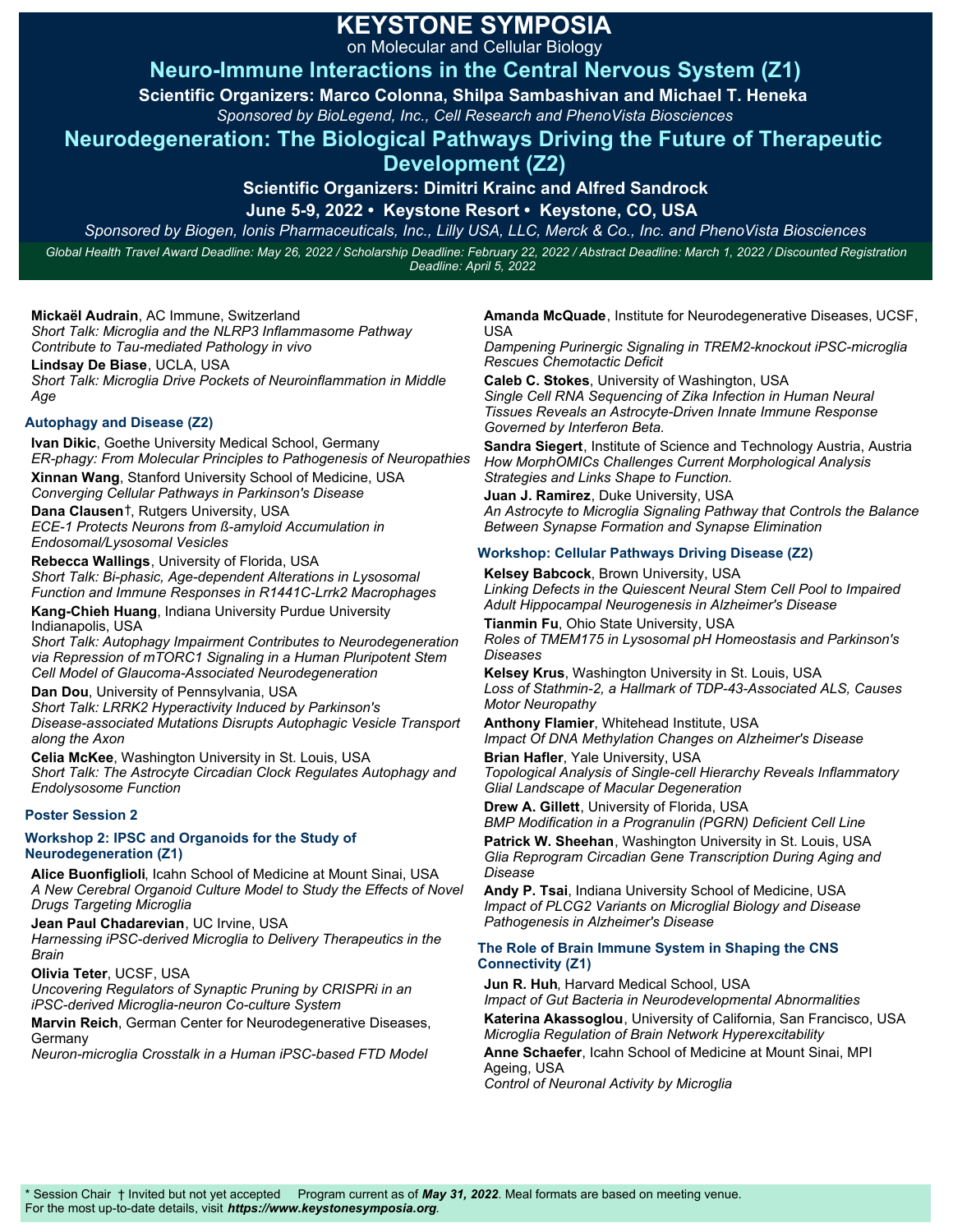on Molecular and Cellular Biology

# **Neuro-Immune Interactions in the Central Nervous System (Z1)**

**Scientific Organizers: Marco Colonna, Shilpa Sambashivan and Michael T. Heneka** 

*Sponsored by BioLegend, Inc., Cell Research and PhenoVista Biosciences*

## **Neurodegeneration: The Biological Pathways Driving the Future of Therapeutic**

## **Development (Z2)**

**Scientific Organizers: Dimitri Krainc and Alfred Sandrock June 5-9, 2022 • Keystone Resort • Keystone, CO, USA** 

*Sponsored by Biogen, Ionis Pharmaceuticals, Inc., Lilly USA, LLC, Merck & Co., Inc. and PhenoVista Biosciences Global Health Travel Award Deadline: May 26, 2022 / Scholarship Deadline: February 22, 2022 / Abstract Deadline: March 1, 2022 / Discounted Registration Deadline: April 5, 2022*

**Jerika J. Barron**, University of California, San Francisco, USA *Short Talk: Type 2 Innate Lymphocytes Promote Inhibitory Synapse Development and Social Memory*

**Mario R. Capecchi**, University of Utah, USA *Short Talk: Defective Hoxb8 Microglia are Causative for both Chronic Anxiety and OCSD-like Behavior in Mice*

### **Endolysosomal Dysfunction in Neurodegeneration (Z2)**

**Dimitri Krainc**, Northwestern University, USA *Convergence of Mitochondrial and Lysosomal Dysfunction* **Ralph A. Nixon**, New York University, Langone Medical Center, USA *Endosomal-lysosomal dysfunction as a primary catalyst in Alzheimer's Disease*

**Roberto Zoncu**, University of California, Berkeley, USA *mTOR and Lysosomes in Nutrient Sensing and Growth Control*

**Hankum Park**, Seoul National University, South Korea *Short Talk: Spatial Snapshots of Amyloid Precursor Protein Intramembrane Processing via Early Endosome Proteomics* 

**Sofia Massaro Tieze**, Yale University, USA *Short Talk: Molecular Characterization of Lipofuscin Pathology in Neuronal Ceroid Lipofuscinosis*

### **WEDNESDAY, JUNE 8**

#### **Application of Next Generation Technologies to Profile Neuro Immune Interactions (Z1)**

**Frederic Geissmann**, Memorial Sloan Kettering Cancer Center, USA *Mosaicism in the Central Nervous System and Neurodegeneration*

**Li-Huei Tsai**, Massachusetts Institute of Technology, USA *The Use of Induced Pluripotent Stem Cells to Model Alzheimer's Disease*

**Ido Amit**, Weizmann Institute, Israel

*The Power of ONE: Immunology in the Age of Single Cell Genomics* **Christopher K. Glass**, University of California, San Diego, USA *Decoding Microglia Enhancers in Health and Disease*

**Félix Distéfano-Gagné**, Laval University, Canada *Short Talk: Dynamic Regulation of the Microglial Transcriptional Landscape During Neuroinflammatory Response*

**Inbal Benhar**, Weizmann Institute of Science, Israel *Short Talk: Single-Cell Profiling of Non-Neuronal Retinal Cells Reveals Dynamic Multicellular Responses to Central Nervous System Injury*

### **Mitochondrial Defects in Neurodegeneration (Z2)**

**Dalton James Surmeier**, Northwestern University, USA *Bioenergetic Determinants of Selective Neuronal Vulnerability in Parkinson's Disease*

**Richard J. Youle**, NINDS, National Institutes of Health, USA *Neuroinflammation Stemming from Mitochondrial DAMPs Linked to Parkinson's Disease Genes and Mitophagy Defects*

**Yvette C. Wong**, Northwestern University, USA *Mitochondria-Lysosome Contact Sites: Roles and Regulation in Homeostasis and Neurodegenerative Diseases*

**Anna Barron**, Nanyang Technological University, Singapore *Short Talk: Regulation of Microglial Immunometabolic Programming in Alzheimer's Disease* 

**Isaac Pieter Heremans**, UCLouvain, Belgium *Short Talk: Parkinson's Disease Protein PARK7 Prevents Metabolite and Protein Damage Caused by a Glycolytic Metabolite*

### **Career Roundtable (Joint)**

**Anabella Villalobos**, Biogen, USA **Yvette C. Wong**, Northwestern University, USA

### **Brain Immune System in Neuroinflammation (Z1)**

**Menna Clatworthy**, University of Cambridge, UK *Plasma Cells in the Meninges*

**Malu G. Tansey**, University of Florida, USA *Immune Function and Inflammation in Parkinson's Disease*

**Francisco J. Quintana**, Harvard Medical School and the Broad Institute of MIT and Harvard, USA

*Impact of Aryl Hydrocarbon Receptor in Multiple Sclerosis*

**Stephanie Ann Michalski**, Saint Louis University School of Medicine, USA

*Short Talk: T-lymphocyte and Microglial Paracrine Signaling Promotes Epilepsy-Associated Neuroinflammation*

**Michelle Xiao Le Zuo**, University of Toronto, Canada *Short Talk: Ageing Promotes Grey Matter Demyelination and Neurodegeneration that is Associated with Meningeal Neutrophil Accumulation in an Animal Model of Multiple Sclerosis*

### **Neuronal Pathways in Disease (Z2)**

**Virginia M. Y. Lee**, University of Pennsylvania School of Medicine, USA

*Alpha-Synuclein from Patient Lewy Bodies Exhibits Distinct Pathological Activity that can be Propagated in vitro*

**Martin Kampmann**, University of California, San Francisco, USA *CRISPR-based Functional Genomics for Neurological Disease*

**Juliana Laverde Paz**†, University of Miami, USA

*Evaluation of Neuronal DNA Damage in Primary Lateral Sclerosis* **Rui Chang**, Yale University, USA

*Short Talk: From Gut to Brain: Understanding the Propagation of Parkinson's Disease*

**Jennifer Rauch**, University of Massachusetts Amherst, USA *Short Talk: Deciphering the Molecular Features Underlying LRP1-Mediated Tau Spread*